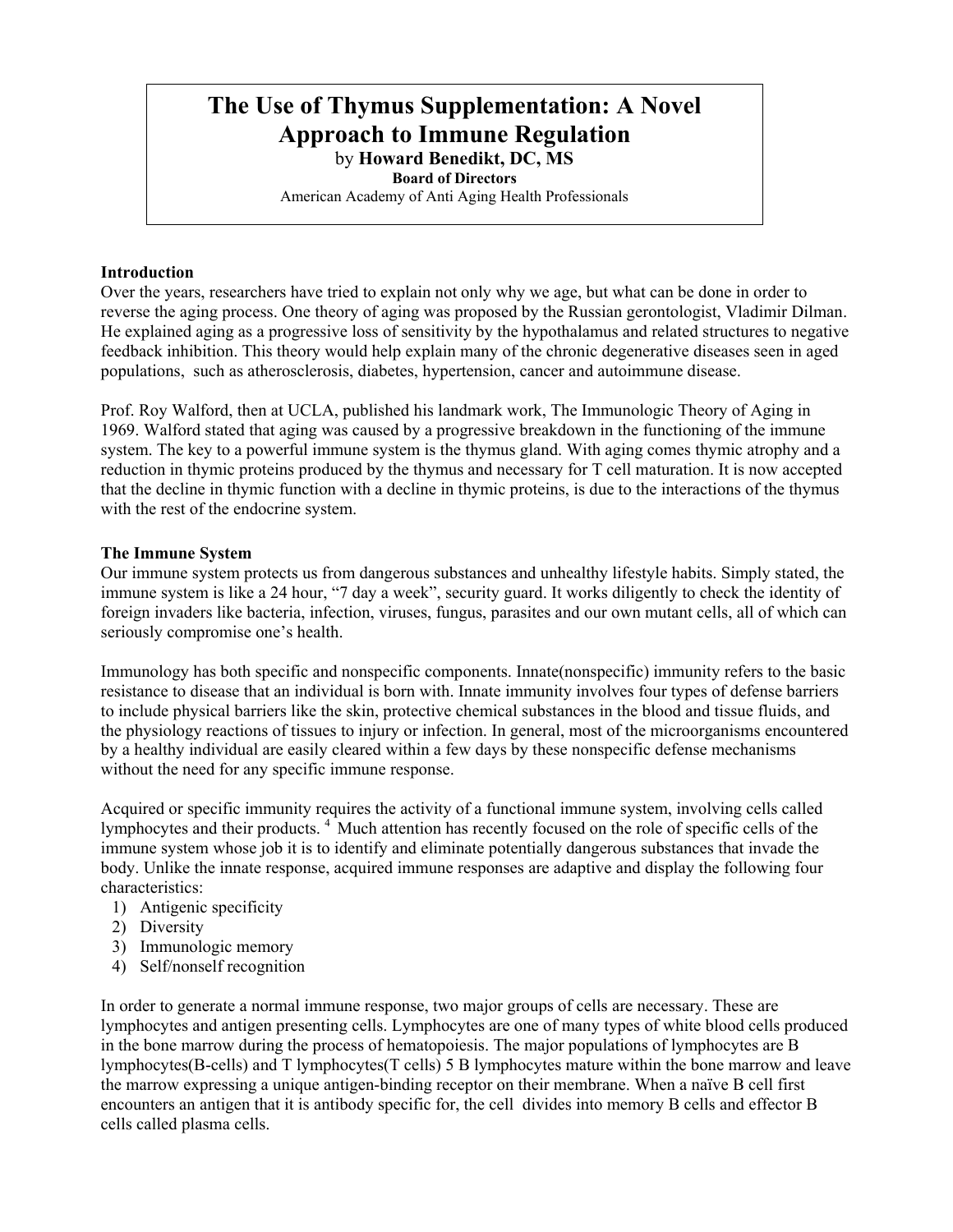T cells mature from hematopoietic stem cells in the bone marrow, but migrate to the thymus gland to mature. There are two well defined subpopulations of Tcells: T helper(TH) and T cytotoxic(TC) cells. <sup>6</sup> T helper and T cytotoxic cells can be distinguished from one another by the presence of either membrane glycoproteins CD4 or CD8 on their surfaces. Cells with CD4 on their surface usually function as TH cells, while those with CD8 generally function as TC cells.<sup>7</sup>

## **Master gland of the immune system: Thymus**

The key to a healthy immune system is the thymus gland. Located medially in the anterior mediastinum, the gland produces highly active substances called thymic factors or thymic peptides which are directly responsible for the maturation of T-cells and which directly influence the other immune functions such as antibody production and phagocytosis. The human thymus produces at least seven thymic proteins; thymopoietin, thymosin alpha, thymulin, thymic humoral factor, hormonal thymic factor, serum thymic factor and other thymic factors. <sup>8</sup> Thymus gland hormones increase key immune signals, called "lymphokines", to include interleukin 2(IL2), interferon, colony stimulating factor and others. <sup>9</sup> They can cause greater numbers of T cells to develop more IL2 receptors, which is necessary for a well functioning immune system.

Walford felt that the alteration in the production of these peptides leads to changes in thymic function, "thymic menopause". 10 Although the thymus continues to develop after birth and reach maximal size during puberty, after puberty, gradual shrinking of the thymus, called involution, occurs steadily with declining age. The 3-5% annual reduction rate of the cells of the thymus continues until middle age, when it slows down to less than 1% per year. <sup>11</sup> By age 30, the thymus gland has typically decreased mass by two-thirds and its Tlymphocytes content by 90%! By age 60, functional thymic tissue has almost completely disappeared, potentially compromising the integrity of the aging immune system. This loss of cells appears to be under the control of the RE. (reticuloendothelial) system and the neuroendocrine system. Many hormones appear to also affect thymus involution. They include testosterone, estrogen, progesterone and corticosteroids. <sup>11</sup>

And yet, even though the thymus becomes reduced in size and functionality, the immune system continues to be assaulted by foreign substances that require a normal immune response. A compromised immune response contributes to poor health, fatigue and many disease states. Some of the events and stresses that can accelerate the aging of the immune system are:

- Poor nutritional status and poor sleep habits
- Lack of exercise and/or excess body fat or even overtraining
- Smoking, certain drugs and excess alcohol consumption
- Chronic disease and infections
- Stress and/or depression
- Allergies, hay fever and asthma
- Autoimmune conditions
- Chemotherapy or radiotherapy

## **Immune Reactions**

Abnormal immune responses may lead to tissue injury, inflammation and disease. Food allergy is an example of this form of tissue injury. According to Gell and Coombs, immune tissue injury can be classified into four types:  $12$ 

## **Type I: Immediate hypersensitivity reactions**

This reaction usually occurs less than 2 hours after contact with an allergen. An antigen binds to a preformed IgE antibody which is attached to a mast cell. Various symptoms result, depending upon the location of the mast cell to include; sinusitis, asthma, hives and eczema, joint pain, headaches and malabsorption.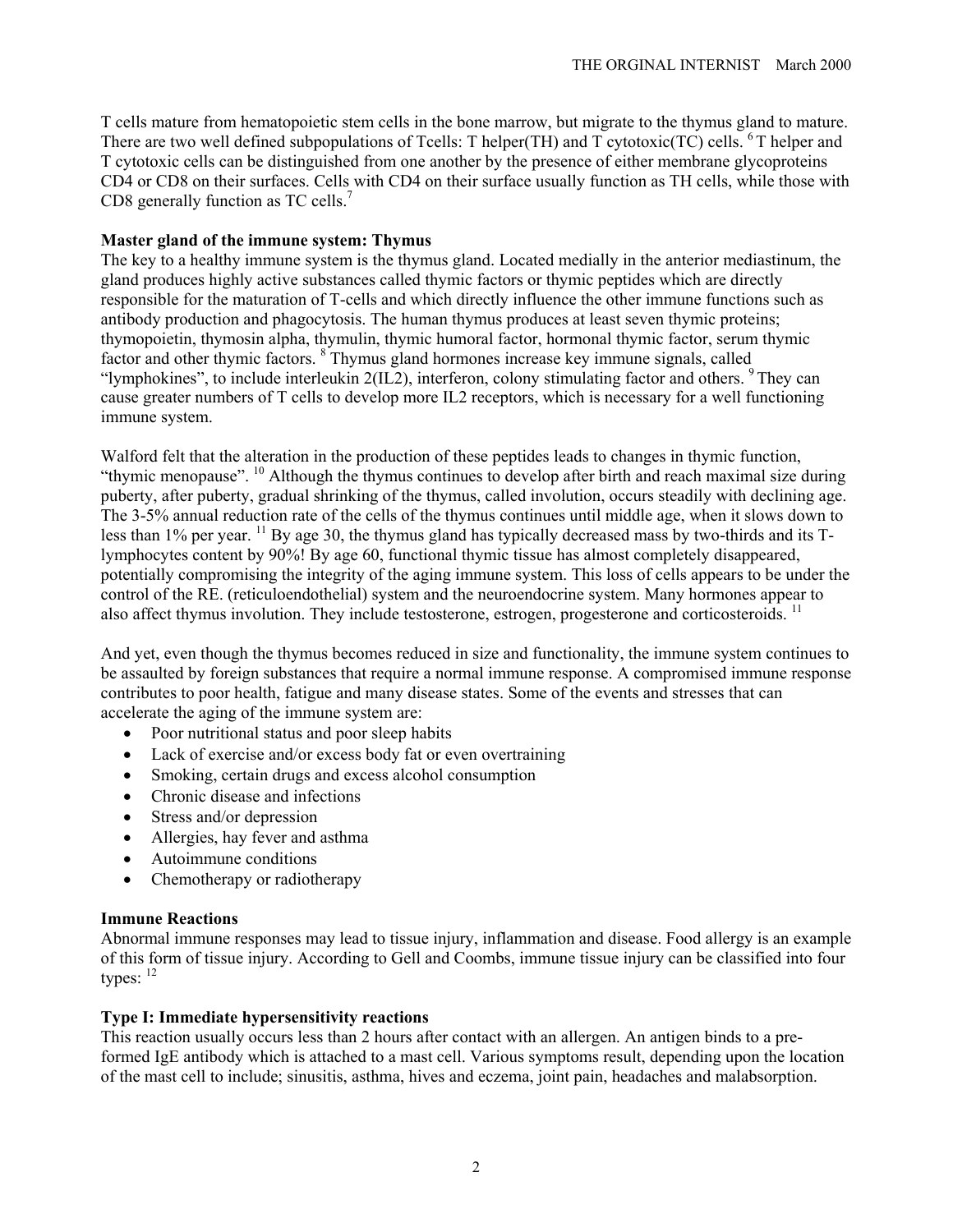## **Type II: Cytoxic Reactions**

This type of reaction involves the binding of either IgG or IgM antibodies to cell-bound antigen. This results in the destruction of the cell to which the antigen is bound.

## **Type III: Immune Complex-mediated reactions**

Immune complexes are formed when antigens bind to antibodies and are cleared normally by the phagocytic system. When this type of tissue gets deposited or causes inflammation in the endothelial lining of blood vessels, tissue injury results. This response often takes place hours or even days after exposure. They involve either IgG or IgM immune complexes.<sup>13</sup>

## **Type IV: cell dependent reactions**

This is a delayed reaction mediated by T-lymphocytes, within 36 to 72 hours after exposure. This type of reaction does not involve antibodies.

## **Immune Assessment**

Various types are available to the clinician for evaluation of the status of a patient's immune system. Clinicians may simply order a standard CBC to investigate lymphocytic activity. Since food allergy constitutes a major challenge of our immune system, many tests are available to measure reactions between food antigens, mast cells, basophils and food-antigen-specific immunoglobulins.<sup>14</sup>

Oral challenge of foods and even AK testing remains a viable procedure for evaluating immediate food sensitivities. Using oral challenges may be not only costly, but also complicated. RAST and skin testing also commonly used, only measure IgE mediated reactions. They do not offer the clinician the opportunity to explore delayed, non-IgE reactions. ELISA(Enzyme Linked Immunosorbent Assay) offers both IgE and IgG levels. This involves an enzyme binding system to detect antibody levels. It is safe, economical and a highly sensitive test. $15$ 

Another test that can be used to measure immune status includes the measurement of intestinal permeability(leaky gut). This has been implicated in Type I, Type II and Type IV allergies.16 According to Andre, "evaluation of intestinal permeability provides an objective means of diagnosing food allergy and assessing the effectiveness of anti-allergic agents." 17 Other tests may include CDSA(Comprehensive Digestive Stool Analysis) and measurements of adrenal function, DHEA, DHEAs and cortisol. A new blood test on the market allows for T cell differential to include Th1 and Th2 subsets.

## **Thymus Extracts**

 Similia stimilibus curatur means "like cures like". This is the leading principle of glandular therapy. Animal gland preparations have been used throughout time for healing and good health, with medical documents dating as far back as 1550 B.C. and A.D. 23-79. Bovine thymus extracts have been available for more than 65 years. Extracts from the glands of young healthy animals are rich in signaling factors that regulate functions of the corresponding gland, which leads to optimal physiological responses. Examples of these extracts include the adrenal, the pancreas, the liver and especially the thymus. There are numerous studies supporting the use of oral thymus extracts. It has been used in a wide variety of conditions, is extremely nontoxic and is often the most effective mode of therapy.

## **Liquid Thymus Extracts**

Liquid thymus extracts are derived from juvenile calves for oral administration. When considering thymus extract supplementation, it is important to find a liquid that is concentrated and standardized for peptide content with multiple thymic factors with molecular weights less than 10,000 daltons.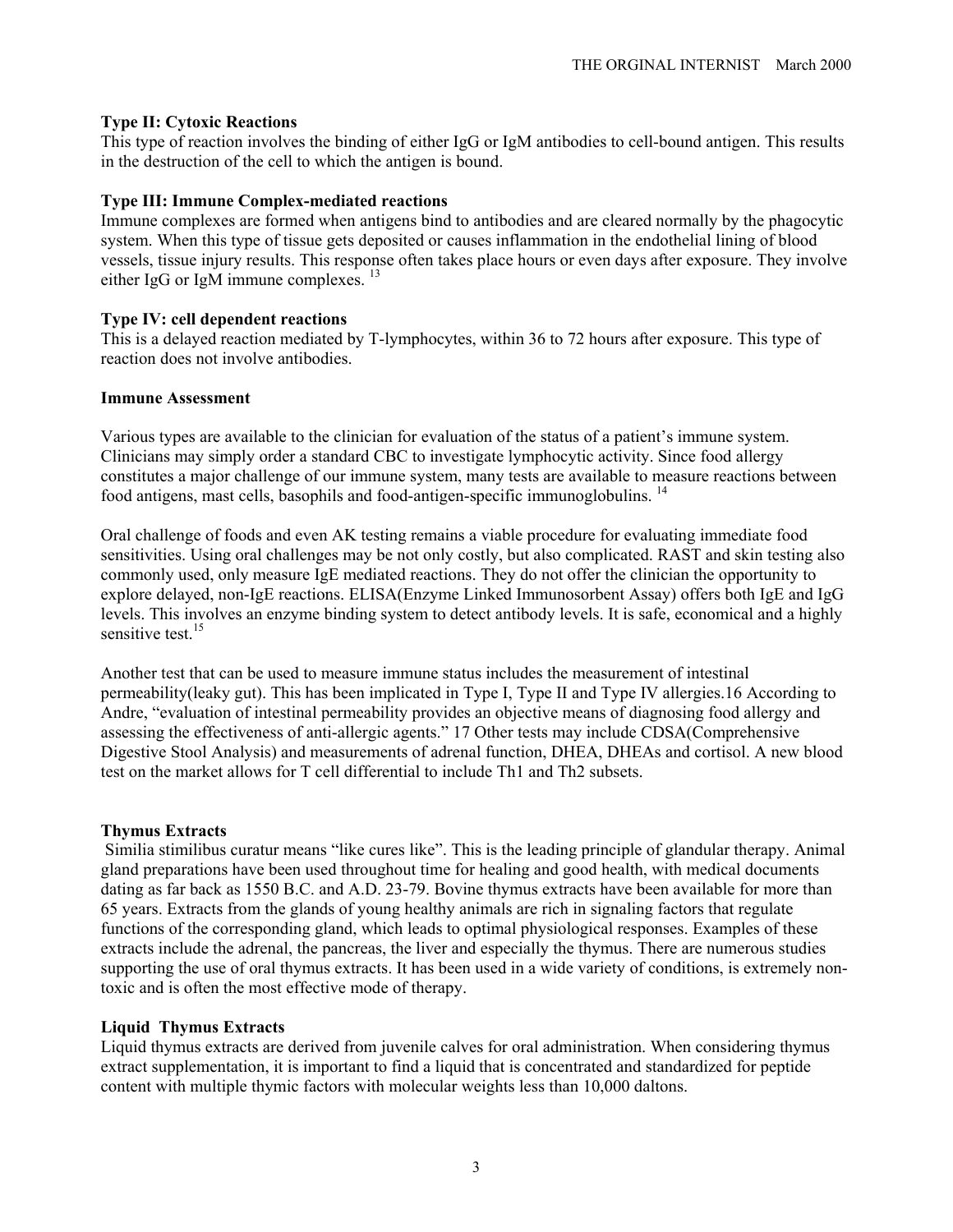Some liquid extracts use an exclusive fractionation process that allows the break up of cell membranes and the ability to extract the desired proteins. They are then filtered according to their molecular weight, less than 50,000 Daltons. These procedures are carried out at low temperature near zero degrees C to preserve the integrity of the peptides.

Administration is via the sublingual route allowing for absorption via the mucosae of the mouth. This avoids degradation by the gastrointestinal tract and therefore preserves the properties of the proteins. In vitro tests indicate that liquid thymus extract enhances lymphocyte proliferation and modulates their activity and maturation. Studies have shown liquid thymus extracts to be completely non-toxic with few side effects. Contraindications for their use would include pregnant or lactating women, persons taking immunosuppressive drugs. Children under twelve should consult their practitioner prior to use.

## **Clinical Implications for the Use of Thymus Extracts**

Thymus extracts support the body's own abilities to defend itself. Clinically, thymus extracts have been shown to be extremely versatile in treating a wide variety of illnesses. Some of the applications for Thymus Extracts include: Aging, AIDS, Allergies, Autoimmune conditions like Rheumatoid Arthritis, various cancers and in conjunction with chemotherapy, Fungus, General infections, Herpes Simplex, Hepatitis B, Immunodeficiency conditions, Liver Conditions, Lupus, Pulmonary Conditions, Respiratory infections, Scleroderma, Skin disease, Viral conditions, Yeast and others.

Others that may benefit from Live Proteins are those interested in maintaining a strong immune system, those involved with enhancing growth hormone release. Studies have shown that thymic factors are synergistic with oral secretagogues. And, finally, those who want to increase energy and vitality.

#### **Case Studies**

Over the last several years, I have had the opportunity to treat a number of patients using liquid thymus extracts. I would like to take this opportunity to share several success stories with you.

#### **Case #1**

DB, was a 34 year old record executive with a chronic history of allergies, asthma and candida. He frequently was treated for sinusitis and complained of sinus headaches. He had seen several specialists and was treated with conventional corticosteroids and anti-inflammatory drugs. He had mixed results. History and other clinical symptoms lead me to a diagnosis of yeast related chronic sinusitis. He tested positive for intestinal permeability. A supplement regime was started with mixed results over the course of several months. We then started a course of liquid thymus. DB was advised to take two vials weekly for 2 months. After the third week he reported that he generally felt better, had more energy and his sinuses "seemed better". He remains on one vial every two weeks and has not had an attack of sinusitis or a cold in almost 3 years.

## **Case #2**

JS, was a thirty seven year old lawyer who complained of being sick all the time. As a child, she had had her tonsils removed at age 5 and since that time was always treated for ear infections and upper respiratory tract infections. She had tried many herbals and nutrients to help her immune system. Thymus support was started on her at the dose of one vial weekly. She saw no results until the 5<sup>th</sup> week, when she stated that she felt stronger than ever. She reports a gradual improvement in her health since. She reports no sickness some 3 years later.

#### **Case #3**

JP, was diagnosed with scleroderma, two years previous to being seen at my office. Her major complaints were joint pain and swelling and tightening of the skin on her face. She had no organic involvement. Scleroderma(systemic sclerosis) means hardening of the skin and has been applied to a broad range of acquired connective tissue diseases, all of which have skin thickening as a prominent clinical feature. The